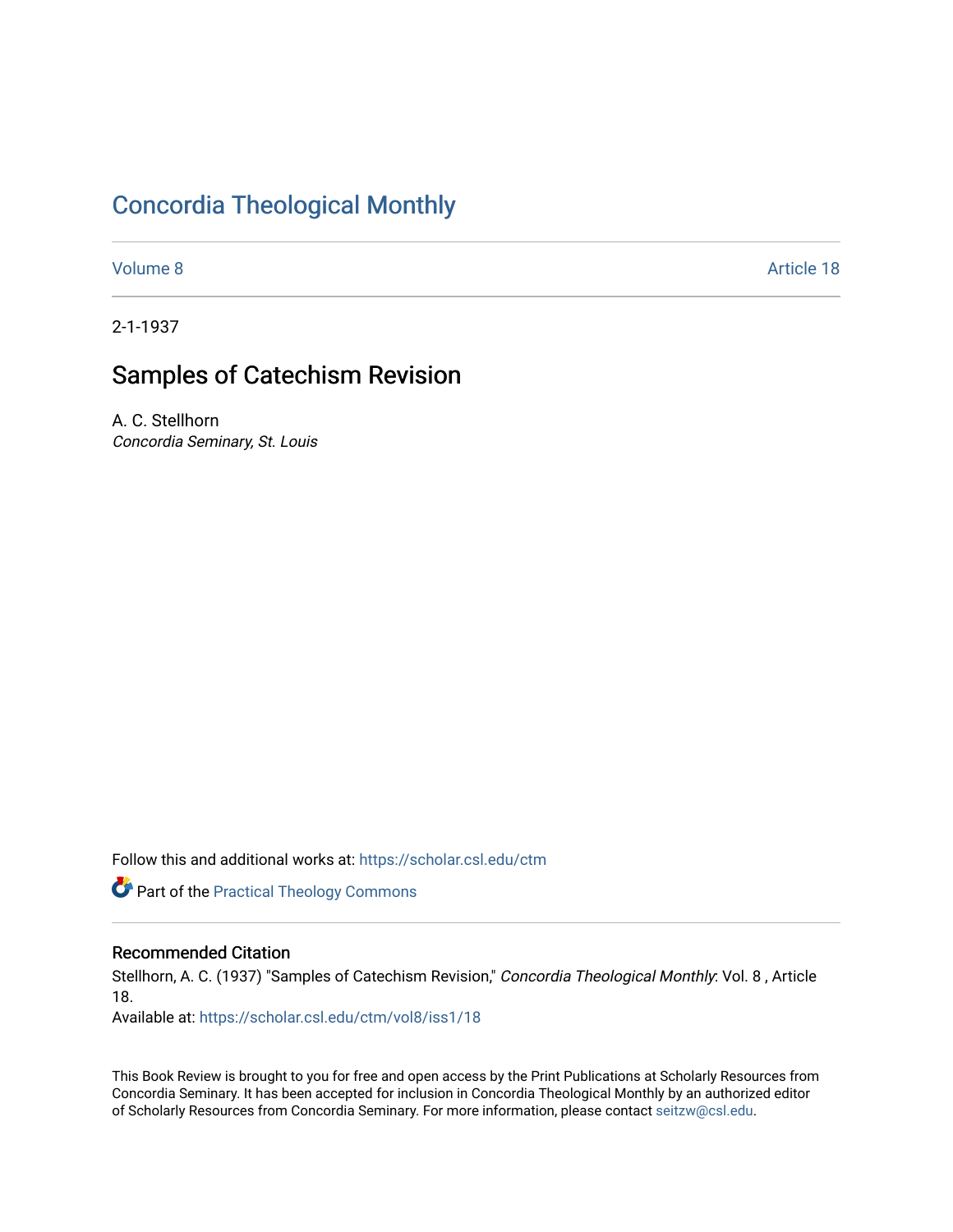Stellhorn: Samples of Catechism Revision

# *Concordia Theological Monthly*

### Vol. VIII FEBRUARY, 1937 No. 2a

1

### SAMPLES OF CATECHISM REVISION

TO PASTORS AND TEACHERS: -

The Catechism Committee of Synod is herewith submitting to you three samples, or patterns, of a Catechism revision **and asks** you to indicate your choice. They are designated as Form A, Form B, and Form C and cover the same ground, namely, from the Introduction to the end of the First Commandment.

This inquiry is to assist our committee in determining the general form that our advanced Catechism ought to have. We speak here of an advanced Catechism because Synod has resolved to publish also a shorter and simpler book, to be known as the elementary, or junior, Catechism. By the advanced Catechism we mean Schwan or its equivalent. The chief question before us is whether this book should remain substantially as it is or take on a somewhat different form.

We find a divergence of opinion, but do not know to what extent our pastors and teachers prefer the one or the other. Synod in Milwaukee, 1932, declared for a slight revision of Schwan. On the other hand, the Visitors' Conference at River Forest, 1936,\* passed a formal resolution asking Synod and its Catechism Committee to make the book more practical for the instruction of children and adults. Sentiment to this effect on the part of others has been reported to us. Hence we have been advised by the President of Synod

\* Three out of four groups. Time did not permit in the fourth group.

Published by Scholarly Resources from Concordia Seminary, 1937